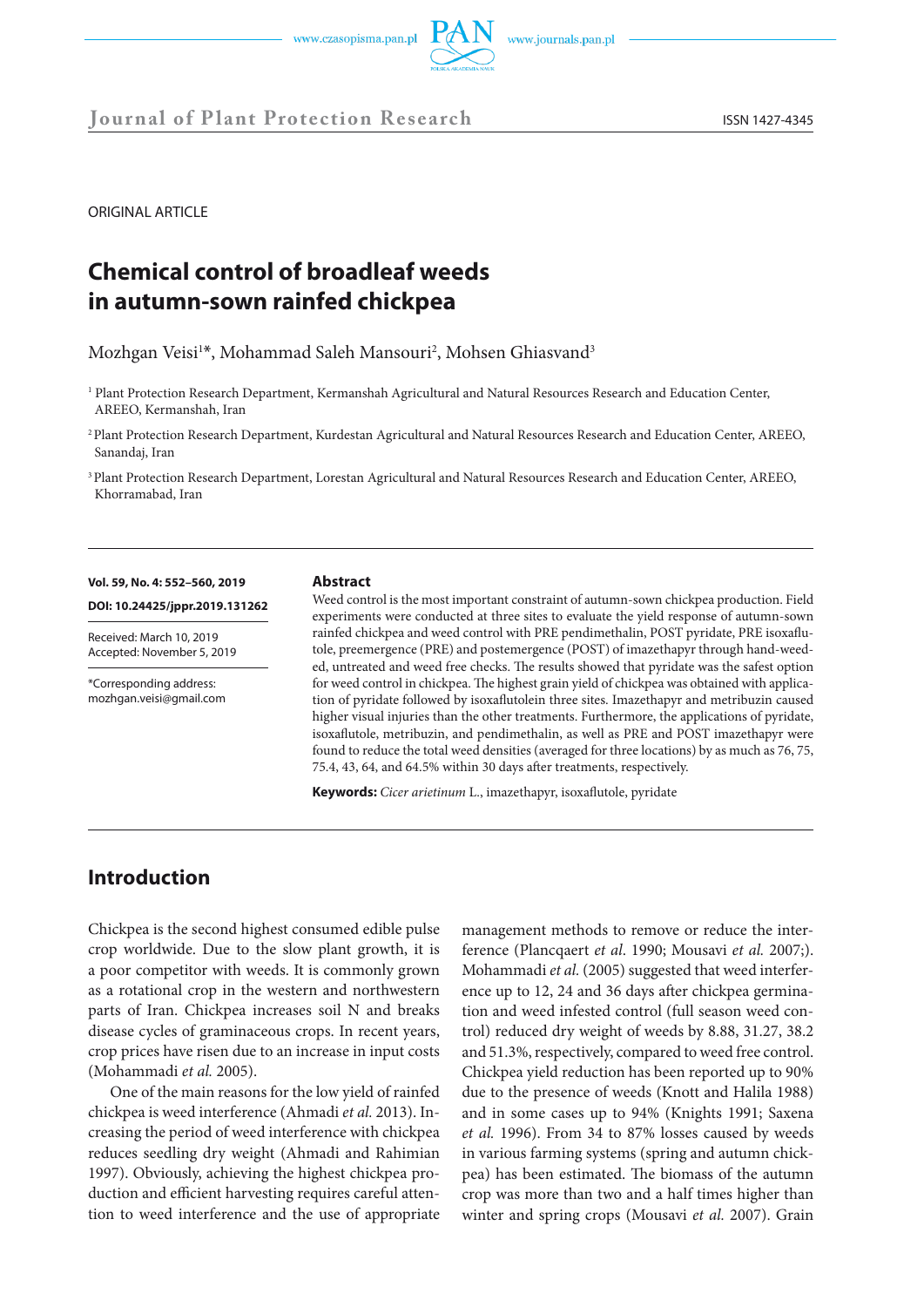$P_{\Lambda}$ 

yield losses are reduced by broadleaf weeds much more than by grasses because of their similar growth patterns (Solh and Pala 1990). Therefore it is essential to control weeds to achieve maximum grain quality, yield, economic returns and facilitate harvest.

Mousavi *et al.* (2010) stated that weed density in autumn chickpea is two and a half times higher than spring chickpea. Stinking chamomile (*Anthemis cotula* L.), wild safflower (*Carthamus oxyacantha* M.B.), corn cleaver (*Galium tricornutum* Dandy.), field bindweed (*Convolvulus arvensis* L.), chicory (*Cichorium intybus* L.), hairy vetch (*Vicia villosa* Roth.), *Centaurea* spp. and cowherb (*Vaccaria pyramidata* Medik.) are among the most problematic in Kermanshah province (Chalechale *et al*. 2014; Ahmadi and Mousavi 2017).

Weed management consists mainly of herbicides (Rao 2000; Baghestani *et al.* 2005). Augmented labor wages have led to costly methods of mechanical weed control besides hand-weeding, which traditionally has been practiced in developing countries. However, since chickpea is grown under semiarid conditions, it is recommended that cultivation be avoided in order to preserve soil moisture (Solh and Pala 1990). Herbicides that have provided effective broadleaf weed control with little or no injury include several dinitroanilines (trifluralin, pendemethalin, etc.), triazines (metribuzin and simazine) (Solh and Pala 1990), imidazolinones (imazethapyr), aryl triazinone (sulfentrazone) and isoxazole (isoxaflutole) (Lyon and Wilson 2005; Mousavi *et al.* 2010), fomesafen (Mousavi *et al.* 2010) and pendimethalin (Sanjeev *et al.* 2015). Herbicides with a wide spectrum of weed control and chickpea tolerance are very few. Pyridate and linuron are the only registered herbicides for chickpea in Iran. However, linuron is not currently used (Zand *et al*. 2010). Pyridate is the most common herbicide used to control broadleaf weeds in Iran (Akbari *et al*. 2010). However, it is used less frequently due to its higher price. In recent years, several studies have been carried out in Iran in an attempt to replace the appropriate herbicide with pyridate. The most important herbicides proposed are as follows: isoxaflutole, fomesafen, flumetsulam, metribuzin, imazethapyr and pendimethalin. Mousavi *et al.* (2010) found that preemergence (PRE) application of fomesafen, with relatively good control of weeds (88%), did not have any obvious phytotoxicity effect on the chickpea, but this herbicide is not available in Iran. Veisi *et al*. (2017) also suggested that flumetsulam provided poor weed control. Herbicides such as imazethapyr, metribuzin and pendimethalin have been evaluated for use in legumes (Vasilakoglou *et al*. 2013; Singh *et al*. 2016; Tiwari and Meena 2016). Isoxaflutole controls grass and broadleaf weeds in soybean, corn and chickpea and has been found to control many annual broadleaf weeds in chickpea (Datta *et al.* 2009). The herbicides used in this study are less expensive than pyridate. The purpose of this project was to identify the most effective herbicides in controlling broadleaf weeds and increase the yield of autumn-sown rainfed chickpea in western Iran. Another objective was to determine which herbicide can replace pyridate with a lower cost but similar efficiency.

# **Materials and Methods**

Field experiments were carried out at three research stations in Kermanshah (46.50° E, 34.16° N), Kurdestan (47.8° E, 35.40° N) and Lorestan (48.33° E, 33.46° N) provinces, Iran, during 2015–2016. The different sites were selected based on varying climatic conditions and different weeds. Table 1 displays the chickpea variety and describes the sites (soil PH, organic carbon, clay, sand and silt content).

Experiments were conducted using a randomized complete-block design with four replications. Plots were eight rows wide (0.3 m spacing between rows) by 10 m long. Fields were prepared conventionally (moldboard plowing, disking, and land leveling) before planting. Fertilizers were applied based on soil test recommendations. Different spectrums of weed species were observed at each location.

Treatments consisted of: a) preemergence applications of pendimethalin (Stomp), metribuzin (Sencor) and imazethapyr (Pursuit) at 0.82, 0.28, and 0.5 kg a.i.  $\cdot$  ha<sup>-1</sup>, respectively, b) postemergence application of pyridate (Lentagran), isoxaflutole (Merlin flex) and imazethapyr at 0.12, 1, and 0.5 kg a.i.  $\cdot$  ha<sup>-1</sup>, respectively and c) hand-weeded control. Herbicide

**Table 1.** The chickpea varieties and climates, soil textures, and schedule of events at the different experimental locations during 2015–2016

| Location   | Climate       | Variety | Soil texture   | Sand | Silt | Clay | Soil PH | Organic<br>carbon<br>[%] |
|------------|---------------|---------|----------------|------|------|------|---------|--------------------------|
| Kermanshah | semi-dry      | Adel    | silt clay      | 12   | 46   | 42   | 7.8     | 0.73                     |
| Kurdestan  | semi-dry cold | Adel    | clay           | 19   | 31   | 45   | 7.42    | 0.74                     |
| Lorestan   | semi-humid    | Adel    | silt clay loam | 11   | 49   | 40   | 7.11    | 0.8                      |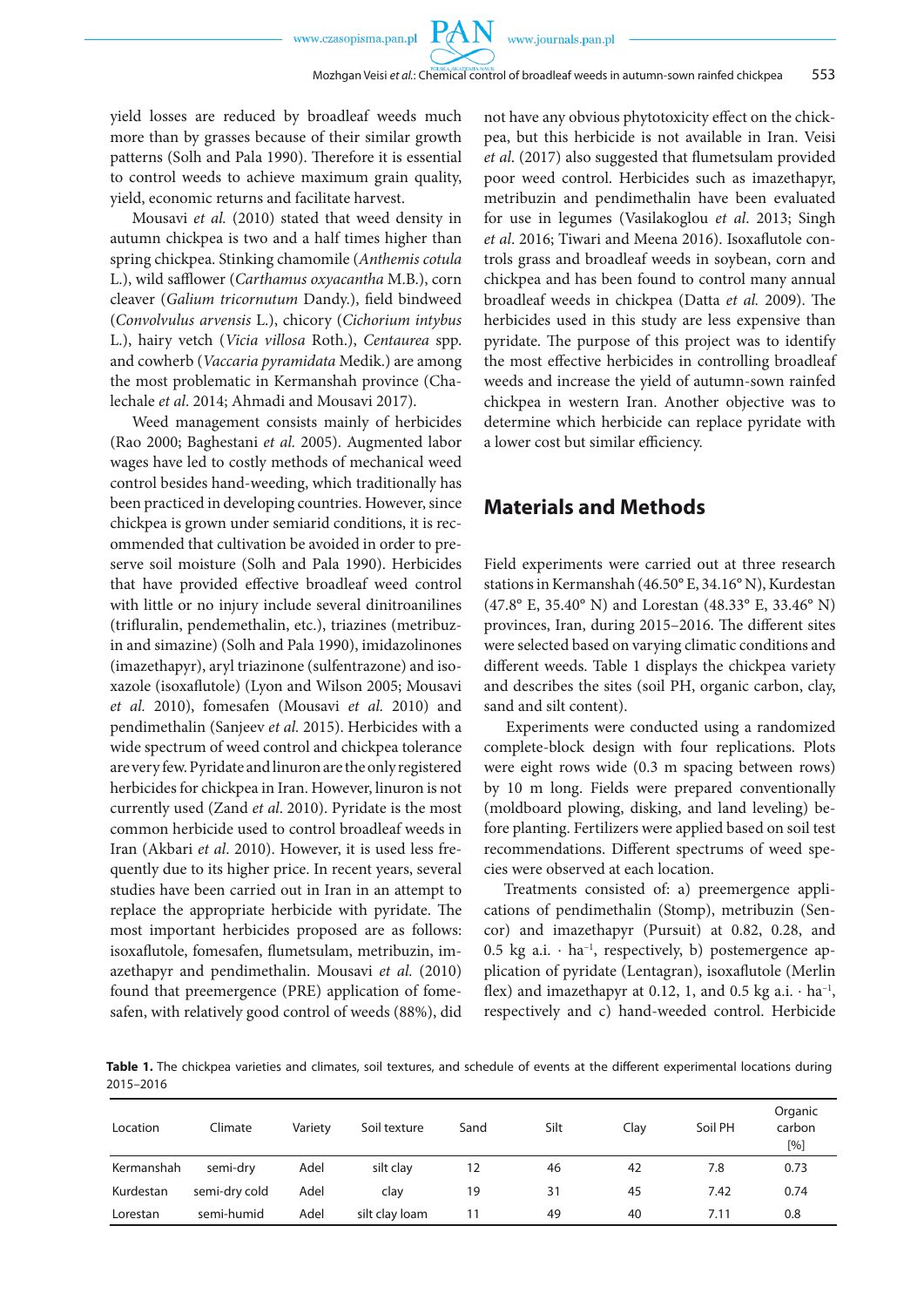treatments were applied with a backpack sprayer using a spray volume of 300 l ⋅ ha–1 at 250 kPa. Preemergence herbicides were sprayed in November (2 days after planting). Postemergence herbicides were applied at two to four leaf stages of weeds.

Half of each plot was sprayed and the other half was used as a running check (Baghestani *et al*. 2007). Percent reductions in the weed populations and biomasses were recorded separately for each weed species after dropping two quadrats  $(1 \text{ m}^2)$  into each half of the treated and untreated plots 4 weeks after the postemergence (POST) treatments. After cutting all the weeds at the soil surface, they were separated according to species and oven-dried at 75°C for 48 h (weed biomasses). Approximately 4 weeks after treatments, crop injury was recorded visually as described by the European Weed Research Committee (EWRC) (Sandral *et al.* 1997). Visual ratings of herbicide injury were assessed on a 1 to 9 scale where 1 – no visible injury; 2 – very slight effects, some stunting and yellowing just visible; 3 – slight effect, stunting and yellowing, effects reversible; 4 – substantial chlorosis and/or stunting, most effects probably reversible; 5 – strong chlorosis/stunting, thinning of stand; 6 – increasing severity of damage; 7 – increasing severity of damage; 8 – increasing severity of damage; 9 – death of all plant tissues. The grain yield was determined after harvest.

Meteorological data (mean monthly temperature and total rainfall) were collected from a nearby station (Fig. 1).

All the data were analyzed using the analysis of variance in SAS portable 9.1 statistical software. The arcsine and square root transformations would be applied to the percent reductions in the weed biomasses and populations if the assumptions were not sufficiently satisfied. Combined analysis of data collected from three sites showed that the effect of location is significant (*p* < 0.01). Based on Duncan's Multiple Range Test at  $p = 0.05$  level, the significance of the differences between the means of the treatments was determined.

**Results and Discussion**

### **Crop injury**

The measurements of the injuries to the chickpea plants 4 weeks after the treatments revealed their similar responses to the EWRC-based herbicide treatments across the sites. Posemergence imazethapyr at the three locations caused significant crop injuries. Visual symptoms of injury caused by imazethapyr were stand thinning and stunting. Metribuzin caused significant crop injury compared to the untreated or hand-weeded checks in Kurdestan and Kermanshah (strong chlorosis and stunting) (Table 2), while in Lorestan stunting and yellowing were observed with reversible effects. The least crop injury was achieved with pyridate, pendimethalin and isoxaflutole applications. In Kermanshah and Lorestan, pyridate and isoxaflutole caused minor visual crop injuries (very slight yellowing). Reversible yellowing and very slight effects were noted on chickpea treated with isoxaflutole and pyridate, respectively, in Kurdestan.

### **Weed control**

In Kermanshah *C. arvensis* was not controlled well by the herbicides due to permanent rhizomes. Nevertheless, it was controlled by isoxaflutole 66%, probably due to its contact property as well as the activity of this herbicide in the soil (Table 3). All herbicides, except for pendimethalin, reduced *Conringia orientalis* and *Anthemis cotula* density from 85.83 to 100% and 95 to 100%, respectively, compared to the non-treated control. *Cephalaria syriaca* and *Carthamus oxyacantha* were also controlled between 90.6 and 100% by metribuzin, pyridate, isoxaflutole and PRE imazathapyr applications. *Galium tricornutum* density was reduced from 81.43 to 88.54% by using pendimethalin, pyridate and isoxaflutole. Among all treatments, metribuzin and pendimethalin could not provide acceptable biomass



**Fig. 1.** Monthly mean temperature (°C; solid line) and total rainfall (mm; bold bar) recorded from each location during 2015–2016. Kurdestan (A), Kermanshah (B) and Lorestan (C)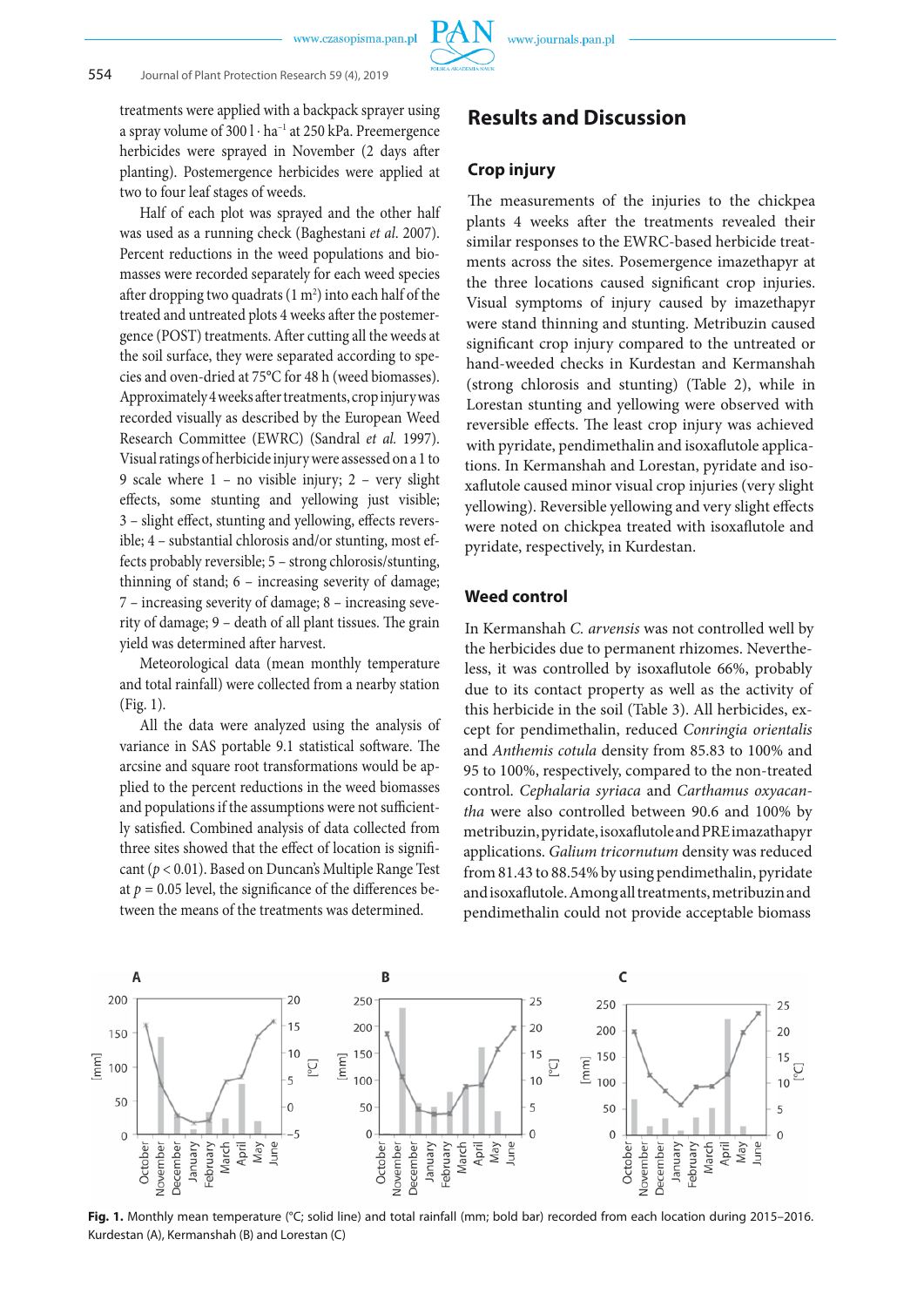

|                   |                          |                                             | Visual crop injury [%] |                  |                  |                  |                  |                  |  |
|-------------------|--------------------------|---------------------------------------------|------------------------|------------------|------------------|------------------|------------------|------------------|--|
| Herbicide         | Timing                   | Rate<br>[kg a.i. $\cdot$ ha <sup>-1</sup> ] |                        | Kermanshah       | Kurdestan        |                  | Lorestan         |                  |  |
| treatments        |                          |                                             | 4 weeks                | 6 weeks          | 4 weeks          | 6 weeks          | 4 weeks          | 6 weeks          |  |
| Pendimethalin     | PRE                      | 0.82                                        | 1.5c                   | 1 d              | 2d               | 1.5 <sub>d</sub> | 2.5 <sub>b</sub> | 1.5c             |  |
| Metribuzin        | <b>PRE</b>               | 0.28                                        | 5 a                    | 5.5a             | 6 a              | 6.5a             | 3 b              | 3 b              |  |
| Pyridate          | <b>POST</b>              | 1.2                                         | 1.5c                   | 1 d              | 1.25e            | 1 e              | 1.75c            | 1 d              |  |
| Isoxaflutole      | POST                     | 0.1                                         | 1.75c                  | 1.5 <sub>d</sub> | 2.75c            | 2c               | 1.5c             | 1.2 <sub>d</sub> |  |
| Imazethapyr       | <b>PRE</b>               | 0.05                                        | 3.25 <sub>b</sub>      | 3.5c             | 4.5 <sub>b</sub> | 4.75 b           | 5.5a             | 5a               |  |
| Imazethapyr       | POST                     | 0.05                                        | 4.75a                  | 4.5 <sub>b</sub> | 5 b              | 5 <sub>b</sub>   | 5.25a            | 5 a              |  |
| Non-treated check | $\overline{\phantom{0}}$ |                                             |                        |                  |                  |                  |                  |                  |  |

PRE – preemergence, POST – postemergence; means within the same column followed by the same letter are not significantly different according to Duncan`s multiple Range Test (*p* = 0.05)

and population reduction in *G. tricornutum* (Table 3). Generally, pendimethalin had no beneficial effect on weed reduction (except *C. orientalis*), while other herbicides effectively reduced all weed species density (73 to 88%), except for metribuzinon *G. tricornutum*.

In Kurdestan the highest percent reductions of *Polygonum aviculare* density (90.66–93.75%) were observed with pendimethalin and isoxaflutole applications, while the other treatments led to less than 80% reduction (Table 4). Pyridate could not satisfactorily control *P. aviculare*. Metribuzin, pyridate, isoxaflutole and POST imazethapyr applications for *C. syriaca* resulted in at least 95% reduction in the mentioned population. The reduction in *G. tuberosum* density ranged from 68.75 to 90% where the plots were treated with PRE imazethapyr, pyridate, and metribuzin (Table 4). Pendimethalin and isoxaflutole had the least effect on *G. tuberosum.*

In general, the maximum total weed density reduction was recorded with metribuzin (78.25%) followed by pyridate (69.65%) and isoxaflutole (71%). The poorest controls were achieved with pendimethalin, PRE and POST imazethapyr treatments.

In Lorestan maximum reduction in the *G. tricornutum* population (92%) was observed by isoxaflutole, while pendimethalin provided a reduction of 38.9% for the *G. tricornutum* population (Table 5). Lyon and Wilson (2005) reported that pendimethalin provided a poor weed control when it was applied without a tank-mix partner. Percent reductions of *V. pyramidata* population with isoxaflutole, metribuzin and pyridate applications were the highest, ranging from 78.9 to 83.87%, while the other herbicides caused less than 62.44% control. Pyridate, isoxaflutole and PRE imazethapyr significantly provided at least 72% control for the *C. oxyacantha* population. The lowest reduction in density was achieved with the application of metribuzin and pendimethalin (Table 5). The results indicated that pyridate and isoxaflutole significantly reduced weed (total and dominant species) populations and dry weights in the field.

### **Chickpea yield**

Chickpea yields were significantly different with herbicide applications in all locations. In Kermanshah province, yields were higher with pyridate, isoxaflutole and the hand weeding check (Table 6). The lowest grain yield was recorded in metribuzin, followed by the non-treated check and pendimethalin. The maximum plant heights in chickpea were found for hand weeding and the weed free check, while metribuzin, followed by PRE and POST imazethapyr, resulted in the lowest plant height.

In Kurdestan, application of pyridate resulted in the highest grain yield. However, for grain yield there was no significant difference between isoxaflutole, pyridate and two hand weeding (Table 6). Of the different treatments, the lowest grain yield was found with metribuzin due to metribuzin crop injury (Table 2). Pendimethalin, PRE and POST imazethapyr had the lowest yield. This was most likely due to poor weed control (pendimethalin) and chickpea injury (PRE and POST imazethapyr) since these treatments did not differ significantly from the untreated check. In Kurdestan, the highest chickpea plant height was observed with pyridate and isoxaflutole followed by PRE imazhetapyr and pendimethalin (Table 6).

In Lorestan, pyridate was found to have the highest positive effect for grain yield of chickpea followed by isoxaflutole*,* while the application of metribuzin, pendimethalin, PRE and POST imazhethapyr resulted in the lowest grain yields (Table 6). There was no significant effect on grain yield with metribuzin, pendimethalin, PRE imazethapyr, POST imazethapyr and the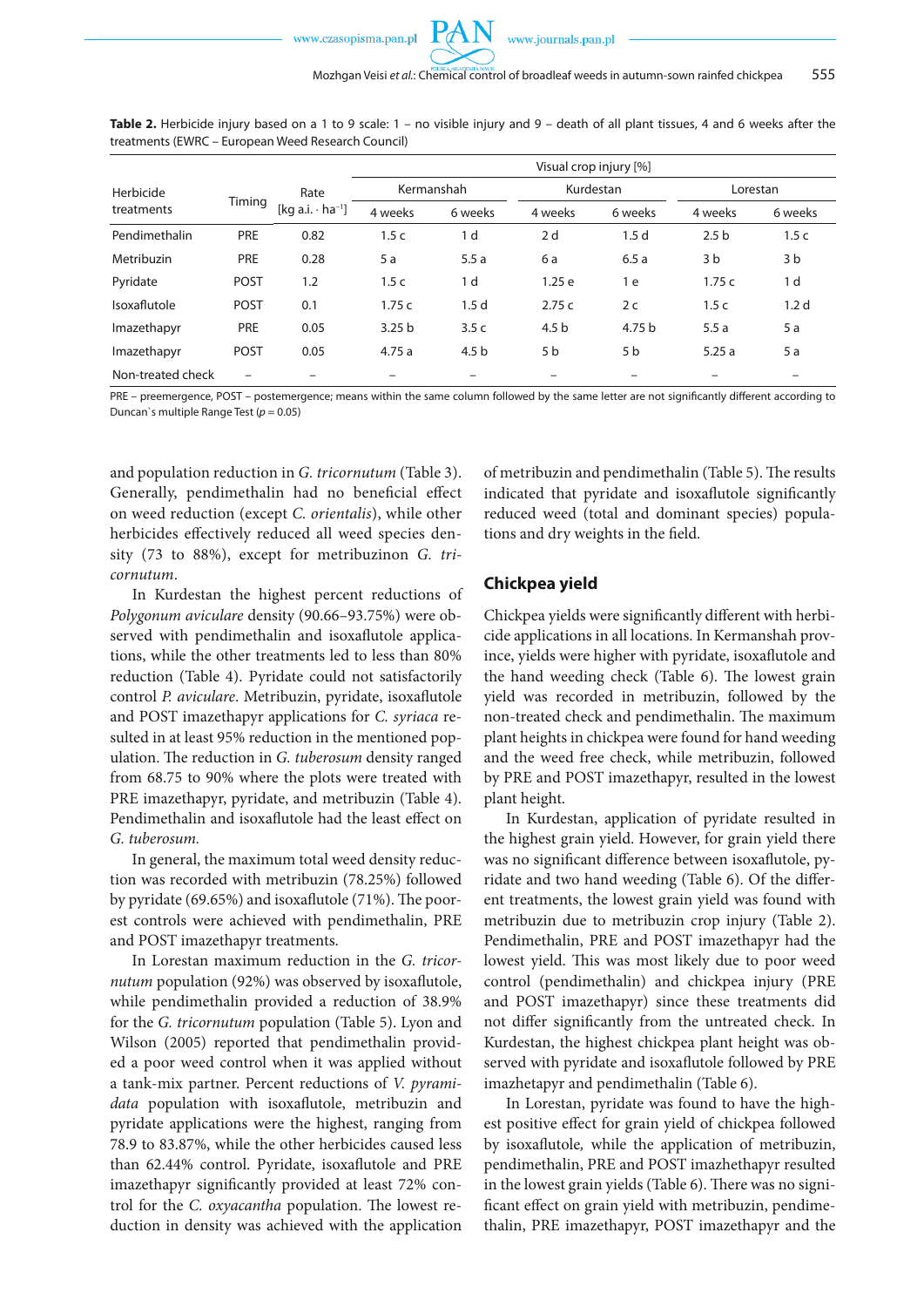# 556 Journal of Plant Protection Research 59 (4), 2019

Total

65.94 b 85.52 a 86.39 a 82.92 a

89.5 a

87.08 ab 67.13 a

97.84 a

97.09 a 98.87 a 97.18a

80.97 a

87.57a

90.08 ab 90.63 ab

94.25 a 96.88 a 80 b

94.5 ab

 $100a$ 

98.08 a 96.5 a

PRE

97.4 a 100 a

77.6 a

88.54 a

97.92 a

100 a

95 ab

95 a 100 a

> POST POST

82.2 a

90.44 a 54.61 b

51.96 abc

98.35 a

61.29 ab

96.7 a

94 ab 100 a

95.91 a 98.56 a 96.75 a

87.83 a

46.25 b

52.79a b 41.97 ab 66.10 a

95.83 ab

90.63 ab

85.83 ab

PRE

0.28  $\overline{a}$  $\overline{0}$ 

Metribuzin Pyridate





79.73 a 79.05 a

93.19 ab 53.57 abc

97.95 a

 $100a$ 

78.32 a

76.04 a

43.85 ab

79.1 a

43.78 bc

77.78 b

86.81 b

93.76 a

72.64 ab

75.69 a

31.28 b

72.92b

86.46 ab

95.3 a

POST

0.05 0.05

Imazethapyr Imazethapyr Isoxaflutole

|                                                                                                                                                          |                                             | auntum tricornutum          |                 |  |  |  |  |  |  |
|----------------------------------------------------------------------------------------------------------------------------------------------------------|---------------------------------------------|-----------------------------|-----------------|--|--|--|--|--|--|
|                                                                                                                                                          |                                             | <i>convolvulus arrensis</i> | 38.63 c         |  |  |  |  |  |  |
|                                                                                                                                                          | Dry weight reduction<br>[%]                 | Carthanay confrontha        | 59.5 c          |  |  |  |  |  |  |
|                                                                                                                                                          |                                             | <i>Cephalaria syriaca</i>   | 55.45 c         |  |  |  |  |  |  |
|                                                                                                                                                          |                                             | Conringia orientalis        | 93.77 a         |  |  |  |  |  |  |
|                                                                                                                                                          |                                             | Anthemis cotula             | 74.76b          |  |  |  |  |  |  |
|                                                                                                                                                          |                                             | Total                       | 51.44 b         |  |  |  |  |  |  |
|                                                                                                                                                          |                                             | auntum tricornutum          | 51.43b          |  |  |  |  |  |  |
|                                                                                                                                                          |                                             | Convolvulo zapral           | 24.88 b         |  |  |  |  |  |  |
|                                                                                                                                                          | Population reduction<br>[%]                 | Carthanovyso cumbiting      | 47.92 c         |  |  |  |  |  |  |
| Table 3. The effect of different herbicides on the percent reductions of the weed population and biomass 4 weeks after the POST treatments at Kermanshah |                                             | Cephalaria syriaca          | 11.25c          |  |  |  |  |  |  |
|                                                                                                                                                          |                                             | Comringia orientalis        |                 |  |  |  |  |  |  |
|                                                                                                                                                          |                                             | Anthemis cotula             | 47.41 b 79.17 b |  |  |  |  |  |  |
|                                                                                                                                                          | Timing                                      |                             |                 |  |  |  |  |  |  |
|                                                                                                                                                          | Rate                                        |                             |                 |  |  |  |  |  |  |
|                                                                                                                                                          | [kg a.i. - ha <sup>-1</sup> ]<br>Treatments |                             |                 |  |  |  |  |  |  |
|                                                                                                                                                          |                                             |                             |                 |  |  |  |  |  |  |

Table 3. The effect of different herbicides on the percent reductions of the weed population and biomass 4 weeks after the POST treatments at Kermanshah

Pendimethalin 0.82 PRE 47.41 b 79.17 b 31.25 c 47.92 c 24.88 b 51.43 b 51.44 b 74.76 b 93.77 a 55.45 c 59.5 c 38.63 c 54.05 b 65.94 b Metribuzin 0.28 PRE 100 a 85.83 ab 90.63 ab 95.83 ab 52.79a b 46.25 b 87.83 a 100 a 95.91 a 94 ab 96.7 a 61.29 ab 54.61 b 85.52 a Pyridate 1.2 POST 95 a 95 ab 100 a 97.92 a 41.97 ab 88.54 a 77.6 a 97.4 a 98.56 a 100 a 98.35 a 51.96 abc 90.44 a 82.2 a Isoxaflutole 0.1 POST 96.5 a 94.5 ab 94.25 a 90.08 ab 66.10 a 87.57 a 80.97 a 97.09 a 96.75 a 97.84 a 87.08 ab 67.13 a 89.5 a 86.39 a Imazethapyr 0.05 PRE 98.08 a 100 a 96.88 a 90.63 ab 43.85 ab 76.04 a 78.32 a 98.87 a 100 a 97.95 a 93.19 ab 53.57 abc 79.73 a 82.92 a Imazethapyr 0.05 POST 95.3a 86.46 ab 80.b 72.92.b 31.28.b 75.69 a 72.64 ab 97.18 98.81 b 77.78.b 43.78.bc 79.05 a

PRE – preemergence, POST – postemergence; means within the same column followed by the same letter are not significantly different according to Duncan's multiple Range Test (p = 0.05) PRE – preemergence, POST – postemergence; means within the same column followed by the same letter are not significantly different according to Duncan`s multiple Range Test (*p* = 0.05)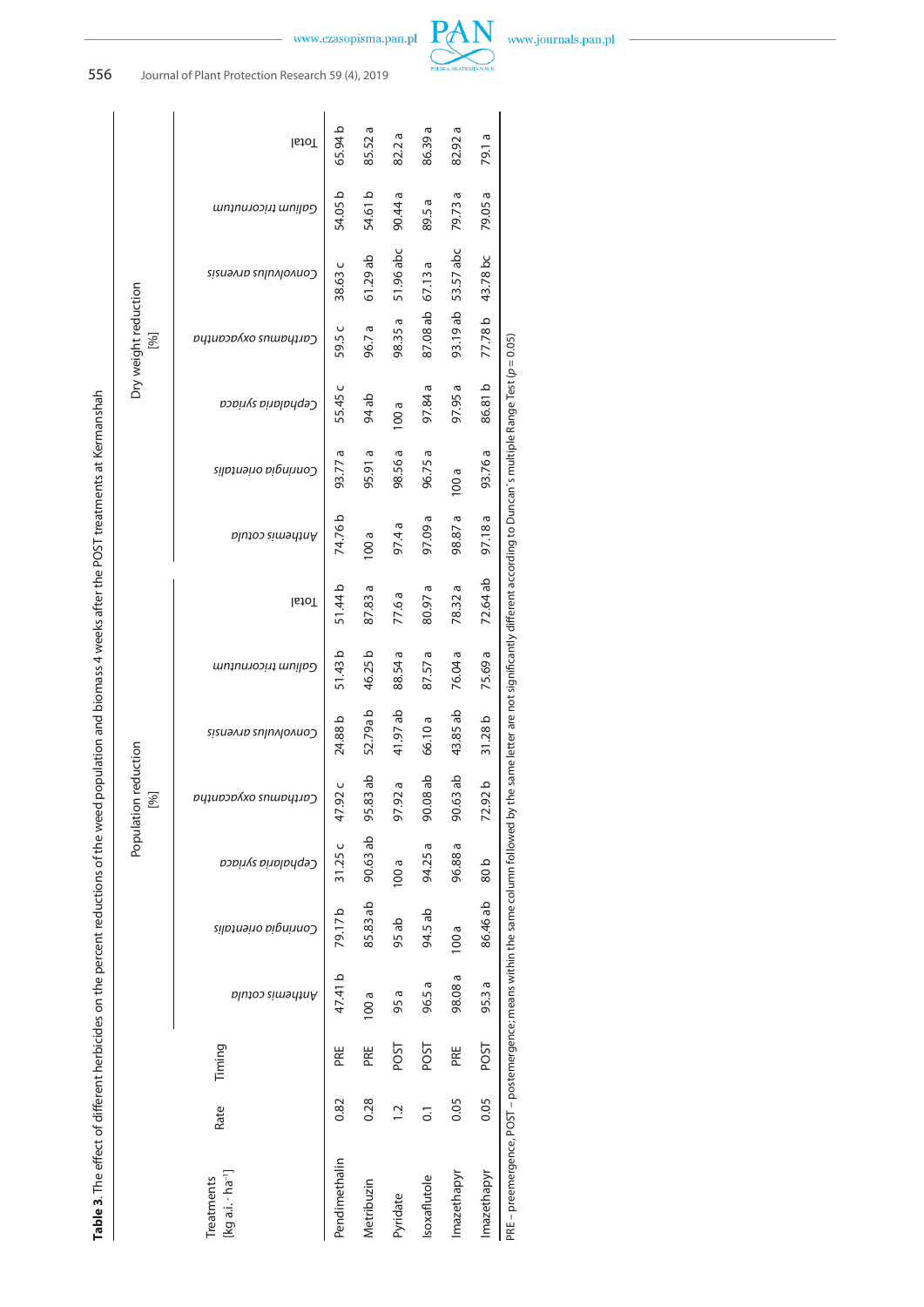

Population reduction [%] Dry weight reduction [%] Polygonum aviculare Polygonum aviculare *Polygonum aviculare Polygonum aviculare* Galium tuberosum *Galium tuberosum Galium tuberosum* Cephalaria syriaca *Cephalaria syriaca* Cephalaria syriaca *Cephalaria syriaca* Galium tuberosum Rate<br>Treatments Rate  $[kq a.i. · ha<sup>-1</sup>]$  Timing Total Total Pendimethalin 0.82 PRE 90.66 a 47.92 b 15.18 b 36.56 c 71.01 ab 59.08 b 23.39 b 34.01 c Metribuzin 0.28 PRE 73.93 ab 100 a 98.25 a 60.58 b 100 a 90.97 a 80.6 a Pyridate 1.2 POST 64.58 b 100 a 87.22 a 69.65 ab 61.47 b 100 a 88.46 a 70.29 ab Isoxaflutole 0.1 POST 93.75 a 100 a 40.92 b 70.99 ab 98 a 100 a 45.8 b 68.34 ab Imazethapyr 0.05 PRE 80.36 ab 36.7 c 68.75 a 50.38 bc 74.52 ab 34.55 c 71.77 a 58.91 bc Imazethapyr 0.05 POST 86.48 ab 95 a 34.99 b 56.77 bc 74.13 ab 96.07 a 41.28 b 52.96 bc

**Table 4.** The effects of the different herbicides on the percent reductions of the weed populations and dry weights in Kurdestan 4 weeks after the POST treatments

PRE – preemergence, POST – postemergence; means within the same column followed by the same letter are not significantly different according to Duncan`s multiple Range Test (*p* = 0.05)

**Table 5.** The effects of the different herbicides on the percent reductions of the weed populations and dry weights in Lorestan 4 weeks after the POST treatments

|               |                                             |             |                     |                    | Population reduction [%] |              | Dry weight reduction [%] |                    |                      |          |
|---------------|---------------------------------------------|-------------|---------------------|--------------------|--------------------------|--------------|--------------------------|--------------------|----------------------|----------|
| Treatments    | Rate<br>[kg a.i. $\cdot$ ha <sup>-1</sup> ] | Timing      | Vaccaria pyramidata | Galium tricornutum | Carthamus oxyacantha     | <b>Total</b> | Vaccaria pyramidata      | Galium tricornutum | Carthamus oxyacantha | Total    |
| Pendimethalin | 0.82                                        | PRE         | 32.11 c             | 38.89 b            | 54.98 bc                 | 40.48 c      | 23.93 c                  | 57.93 b            | 52.15 b              | 34.33 b  |
| Metribuzin    | 0.28                                        | PRE         | 78.9 ab             | 41.67 b            | 46.4 c                   | 50.19 ab     | 75.63 ab                 | 49.05 b            | 53.08 b              | 42.52 ab |
| Pyridate      | 1.2                                         | <b>POST</b> | 83.87 a             | 76.67 a            | 87.84 a                  | 78.1 a       | 83.16 a                  | 86.57 a            | 89.84 a              | 70.03 a  |
| Isoxaflutole  | 0.1                                         | <b>POST</b> | 80.7 ab             | 92.59 a            | 72.21 abc                | 73.97 a      | 92.62a                   | 73.18 ab           | 72.94 ab             | 77.06 a  |
| Imazethapyr   | 0.05                                        | PRE         | 42.4 b              | 39.09 b            | 77.49 ab                 | 64.48 ab     | 44.6 b                   | 79.77 a            | 78.66 ab             | 49.87 b  |
| Imazethapyr   | 0.05                                        | <b>POST</b> | 62.44 ab            | 50 <sub>b</sub>    | 59.65 bc                 | 61.73 b      | 55.3 <sub>b</sub>        | 59.65 b            | 59.65 b              | 66.59 ab |

PRE – preemergence, POST – postemergence; means within the same column followed by the same letter are not significantly different according to Duncan`s multiple Range Test (*p* = 0.05)

|                   |                                             | Timing      | Kermanshah                          |                | Kurdestan                           |                   | Lorestan                            |                |
|-------------------|---------------------------------------------|-------------|-------------------------------------|----------------|-------------------------------------|-------------------|-------------------------------------|----------------|
| <b>Treatments</b> | Rate<br>[kg a.i. $\cdot$ ha <sup>-1</sup> ] |             | grain yield<br>$[kq \cdot ha^{-1}]$ | height<br>[cm] | grain yield<br>$[kq \cdot ha^{-1}]$ | height<br>[cm]    | grain yield<br>$[kq \cdot ha^{-1}]$ | height<br>[cm] |
| Pendimethalin     | 0.82                                        | PRE         | 908.5 d                             | 37.8 c         | 859.5 cd                            | 30.8 bc           | 1 368.5 cd                          | 9.35ab         |
| Metribuzin        | 0.28                                        | PRE         | 855 d                               | 34.5 d         | 550 e                               | 25.2 <sub>d</sub> | 1 288 cd                            | 9.69 ab        |
| Pyridate          | 1.2                                         | <b>POST</b> | 1 397.1 a                           | 42.8 b         | 1 338.2 ab                          | 35.55 ab          | 1850.8 ab                           | 9.23ab         |
| Isoxaflutole      | 0.1                                         | <b>POST</b> | 1 302.6 ab                          | 40.08 bc       | 1028.2 bc                           | 34.35 ab          | 1647.1 b                            | 9.16ab         |
| Imazethapyr       | 0.05                                        | PRE         | 1 295.8 b                           | 33.35 d        | 900.5 cd                            | 30.85 bc          | 1182.9 d                            | 9.84 ab        |
| Imazethapyr       | 0.05                                        | <b>POST</b> | 1030.8 c                            | 33.15 d        | 846 cd                              | 25.75c            | 1342.7 cd                           | 10.62a         |
| Weed free check   |                                             | -           | 1417.7 a                            | 49.75 a        | 1441 a                              | 39.45 a           | 2 244.8 a                           | 9.21ab         |
| Non-treated check |                                             | -           | 880.6 d                             | 33.25 d        | 611.5 d                             | 28 <sub>c</sub>   | 1 290.1 cd                          | 7.85 b         |
| Two hand weeding  |                                             |             | 1 394.3 a                           | 48.2 a         | 1 337 ab                            | 34.5 ab           | 2121a                               | 10.6a          |

PRE – preemergence, POST – postemergence; means within the same column followed by the same letter are not significantly different according to Duncan`s multiple Range Test (*p* = 0.05)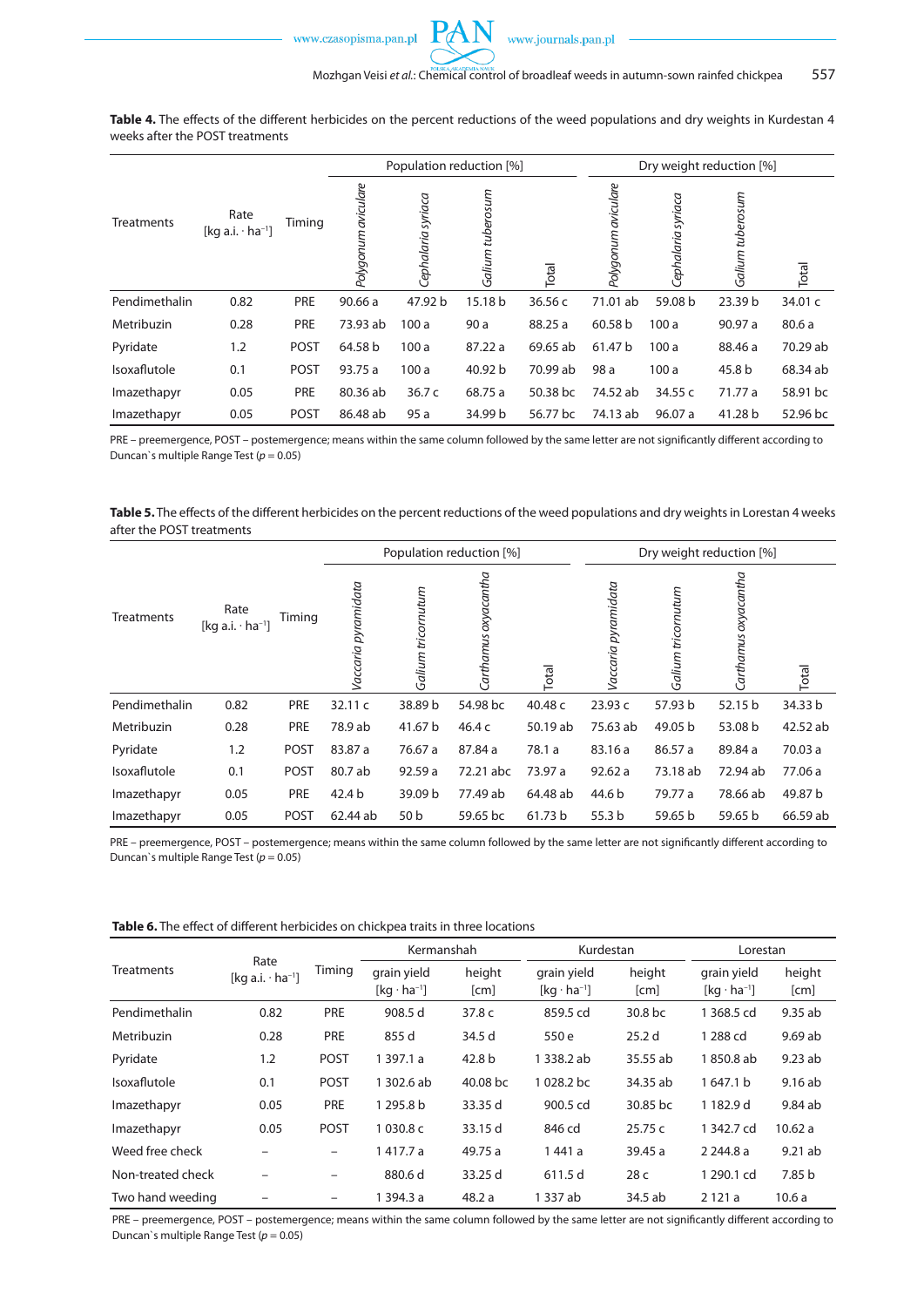non-treated check in Lorestan (Table 6). There was no significant difference between herbicide treatments in terms of plant height.

# **Discussion**

Herbicide efficacy on weeds and crop injury can vary greatly depending on many factors. Environmental fac tors such as temperature, relative humidity, and soil moisture differentially affect the uptake, translocation, and activity of different herbicide chemistries (Varanasi *et al.* 2016). The efficacy of PRE herbicides for weed control is affected by various environmental factors such as soil properties and rainfall as well as physicochemical properties of the herbicide that are related to its behavior in the field (Green and Strek 2001).

In this study, application of metribuzin in Kurdestan and Kermanshah caused more damage to chickpea compared to Lorestan (Table 2). Metribuzin is highly soluble in water and excess rainfall can cause puddling resulting in injurious concentrations of metribuzin in fields (Pilcher *et al*. 2017). Lewis *et al.* (2016) stated that metribuzin is highly water-soluble and has moderate to very high leaching potential. Johnson *et al.* (2017) suggested that heavy rainfall soon after herbicide application to peas, lentils and chickpeas can result in yield reduction. Abugho *et al.* (2015) found that PRE sulfentrazone and flumioxazin can cause soybean injury when high rainfall occurs close to the time of applications. Comparisons of climate between the three locations (Fig. 1) indicated that heavy rainfall (1 month after treatments inN ovember) may cause metribuzin leakage into the soil and damage chickpea in Kurdestan (143.6 mm) and Kermanshah (235 mm). At Lorestan less injury was due to less rainfall (17.2 mm), which resulted in lower levels of weed control and grain yield than in the other two locations tested. Furthermore, low temperatures in Kurdistan (4.2°C) led to a decrease in chickpea growth and subsequently reduced herbicide metabolism in plants. Lindsey *et al.* (2019) observed that winter applications could impose greater injury due to slower growth and lower metabolic processes that can detoxify herbicides. Metribuzin injury to soybeans was greater in years when more rainfall and cooler temperatures occurred following herbicide application (Moomaw and Martin 1978).

In three locations, application of pendimetalin resulted in low grain yields, which could be due to poor weed control in the fields. This is confirmed by low weed populations and biomass reductions with this treatment (total weeds), which suppressed the growth and development of chickpea plants by competing

for moisture, light and nutrients. Pendimetalin, had a low effect on the control of weed species (except for *P. aviculare*). These results were similar to those obtained by previous studies (Lyon and Wilson 2005; Uygur *et al*. 2010). Tank-mix combinations of pendimethalin and other PRE herbicides may increase the spectrum of weed control. The results of other studies indicate that weed control by pendimethalin + hand weeding (Arya 2004; Sanjeev *et al*. 2015) and pendimethalin + pyridate (Yousefi and Alizade 2006) have better results than using pendimethalin alone. Lyon and Wilson (2005) reported that pendimethalin provided poor weed control when it was applied without a tankmix partner.

Yield reduction in imazethapyr (PRE and POST) plots were due to crop injury. These results are confirmed by Poonia and Pithia (2013), and Hoseiny-Rad and Jagannath (2011), while Taran *et al.* (2013) showed that POST imazethapyr increased chickpea yield. Goud *et al*. (2013) reported that high concentrations of imazethapyr affect growth and yield of chickpea and lower concentrations were inefficient for effective weed control. Application of imazethapyr changed the plant architecture and plants became bushy with small leaves which ultimately affected the chickpea grain yield (Khope *et al.* 2011). Although metribuzin and imazathapyr effectively controlled broadleaf weeds, they had lower yields than pyridate and isoxaflutole due to damage to the chickpea (Table 2).

Pyridate and isoxaflutole in the three experimental sites caused the highest yield and weed reduction. Furthermore, they caused minor visual crop injuries. Lyon and Wilson (2005) reported that isoxaflutole caused minor chlorosis. Jafarzadeh and Shimi (2004) found that POST pyridate and isoxaflutole, increased the yield by 52% in autumn-sown chickpea. Mousavi *et al.* (2010) reported that isoxaflutole and fomesafen controlled whole weeds satisfactorily, while Johnson *et al.* (2007) stated that no rates or timing of isoxaflutole could control *Polygonum convolvulus* L. or *Vaccaria hispanica* (Mill.) Rauschert.

In conclusion, isoxaflutlole reduced the average amounts of weeds (75%) which resulted in a 48% increase of yield in the three studied areas. Furthermore, isoxaflutlole caused no significant difference in terms of broadleaf weed reductions and increasing yield with pyridate. Hence, isoxaflutlole can be a less expensive alternative to pyridate. It is suggested that future research could include more herbicides and combinations of herbicides in order to increase their impact on the broad spectrum of weeds (especially pendimethalin). Also, by reducing the amounts of herbicides such as metribuzin and imazathapyr in combination with other herbicides, it would be possible to prevent their damage to the chickpea.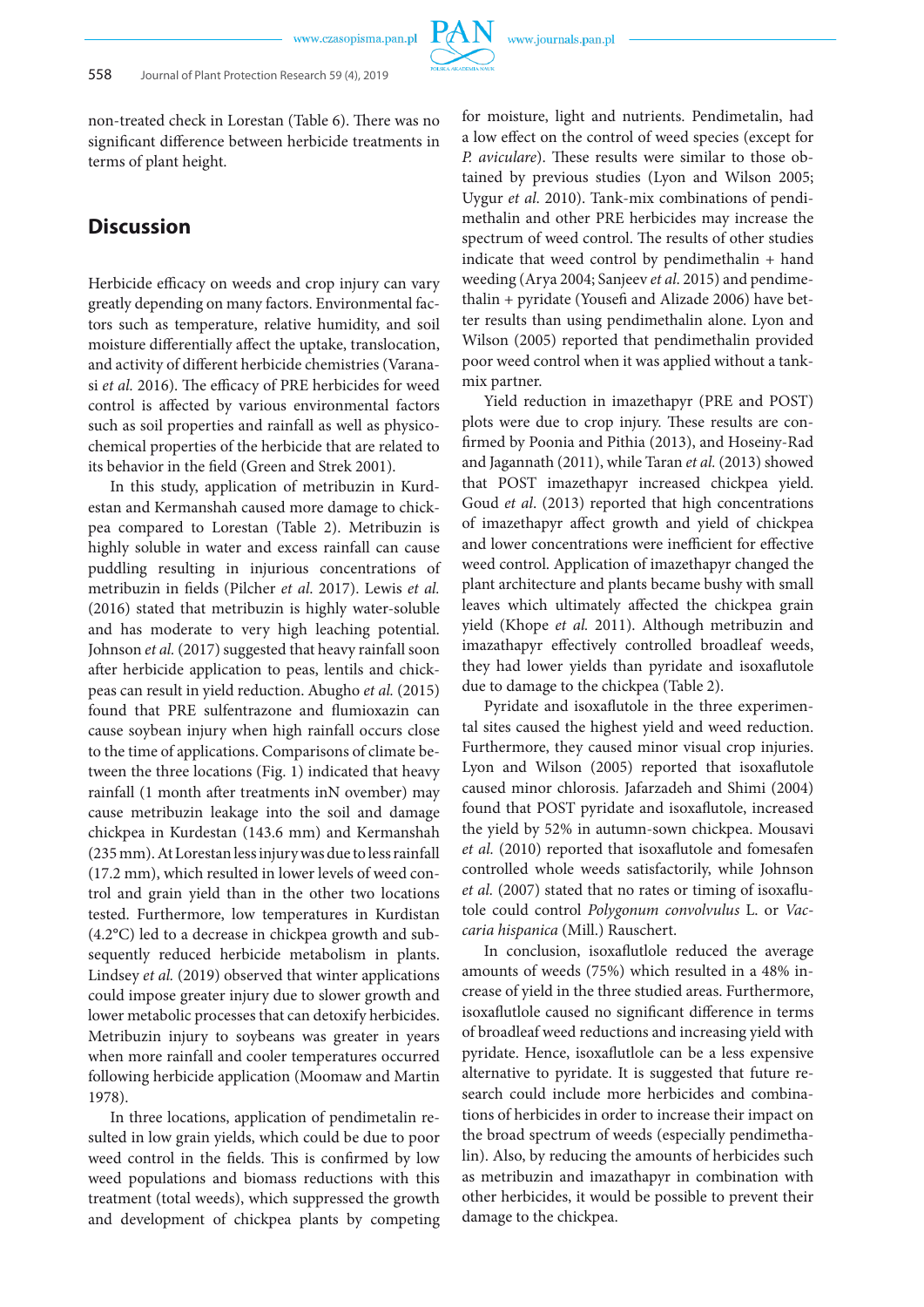#### **Acknowledgements**

We acknowledge the Plant Protection Research Department, Agricultural and Natural Resources Research and Education Center, AREEO, Kermanshah, Iran for their financial support of this project.

#### **References**

- Abugho S.B.E., Burgos N.R., Singh V., Estorninos Jr L.E., Chen P., Motes D. 2015. Crop response of edamame soybean varieties to foliar and soil-applied herbicides. p. 105–108. In: "Arkansas Soybean Research Studies", 227 pp.
- Ahmadi A., Mousavi K. 2017. Study of flora and mapping the distribution of weeds on field Chickpea (*Cicer arietinum* L.) in Khorramabad. Plant Ecophysiology 9: 177–190.
- Ahmadi A., Mousavi S.K., Ghiasvand M., Hasanvand A. 2013. Investigation flora and distribution of weed species of field peas (*Cicer arietinum* L.) in Khorramabad. International Journal of Farming and Allied Sciences 2: 537–543.
- Ahmadi G.H., Rahimian H. 1997 Critical period of weed control in rainfed chickpea in Kermanshah province. Ph.D dissertation. Ferdowsi University of Mashhad, 164 pp.
- Akbari A., Zand E., Mousavi S.K. 2010. Evaluation the effect of row space and weed management approaches on biomass, chickpea (*Cicer arietinum* L.) yield and yield components in Khorramabad dryland conditions. Electronic Journal of Crop Production 3 (3): 1–21.
- Arya R.L. 2004. Integrated weed management in chickpea (*Cicer arietinum*) + mustard (*Brassica juncea*) intercropping system under rainfed conditions. Indian Journal of Agronomy 49: 98–100.
- Baghestani M.A., Zand E., Soufizadeh S., Eskandari A., Pour Azar R., Veysi M., Nassirzadeh N. 2007. Efficacy evaluation of some dual purpose herbicides to control weeds in maize (*Zea mays* L.). Crop Protection 26: 936–942. DOI: http:// dx.doi.org/10.1016/j.cropro.2006.08.013
- Baghestani M.A., Zand E., Rahimian Mashhadi H., Soufizadeh S. 2005. Morphological and physiological characteristics which enhance competitiveness of autumn wheat (*Triticum aestivum*) against *Goldbachia laevigata*. Iranian Journal of Weed Science 1: 111–126.
- Chalechale Y., Minbashi Moeni M., Shiranirad A.H. 2014. Weed mapping in chickpea (*Cicer arietinum* L.) fields and prediction of their presence in agricultural lands of Kermanshah province using geographic information system. Journal of Weed Ecology 2: 95–112.
- Datta A., Sindel B.M., Kristiansen P., Jessop R.S., Felton W.L. 2009. Effect of isoxaflutole on the growth, nodulation and nitrogen fixation of chickpea (*Cicer arietinum* L.). Crop Protection 28: 923–927. DOI: https://doi.org/10.1016/j. cropro.2009.07.009
- Hoseiny-Rad M., Jagannath S. 2011. Effect of herbicide Imazethapyr (pursuit™) on chickpea seed germination. Archives of Phytopathology and Plant Protection 44 (3): 224–230. DOI: https://doi.org/10.1080/03235400902952723
- Jafarzadeh N., Shimi P. 2004. A field evaluation of isoxaflutole as a new herbicide in chickpea fields. In: Proceeding of the 16th Iranian Plant Protection Congress: Plant Disease and Weeds. University of Tehran, Tabriz, Iran, 591 pp.
- Johnson E.N., Ulrich D.J., Blackshaw R.E., Sapsford K.L., Holms F.A. 2007. Effect of timing of isoxaflutole application on weed control in Desi chickpea (*Cicer arietinum* L.). In: Proceeding of Soils and Crops Workshop. March 1–2, Western College of Veterinary Medicine, University of Saskatchewan, Saskatoon, Canada.
- Johnson E., Bueckert R.A., Willenborg C. 2017. Crop damage– more than just herbicides. In: Soils and Crops Workshop.

March 6–7, College of Agriculture and Bioresources, University of Saskatchewan, Saskatoon, Canada.

- Goud V.V., Murade N.B., Khakre M.S., Patil A.N. 2013. Efficacy of imazethapyr and quizalofop-ethyl herbicides on growth and yield of chickpea. The Bioscan 8 (3): 1015–1018.
- Green J.M., Strek H.J. 2001. British crop protection council conference – weeds. p. 505–512. In: Proceedings of an international conference, Brighton Crop Protection Conference: Weeds. 12–15 November 2001, Brighton, UK.
- Khope D., Kumar S., Pannu R.K. 2011. Evaluation of postemergence herbicides in chickpea (*Cicer arietinum*). Indian Journal of Weed Science 43 (1–2): 92–93.
- Knights E. 1991. Chickpea. p. 27–38. In: "New Crops-Agronomy and Potential of Alternative Crop Species" (Jessop R.S., Wright R.L., eds.). Kata Press, Melbourne, Australia.
- Knott C.M., Halila M.H. 1988. Weed in food legumes: problems, effects and control methods. In: Proceedings of an International Conference on Food Legumes. Spokane, USA, 6–11 July 1988.
- Lewis K.A.T., Zilivakis J., Warner D., Green A. 2016. An international database for pesticide risk assessments and management. Human Ecological Risk Assessment: An International Journal 22 (4): 1050–1064. DOI: https://doi.org/10.1 080/10807039.2015.1133242
- Lindsey A.J., DeFrank J., Cheng Z. 2019. Seashore paspalum and bermudagrass response to spray applications of post emergence herbicides. Hort Technology 1: 1–7. DOI: https://doi. org/10.21273/HORTTECH04267-19
- Lyon D.J., Wilson R.G. 2005. Chemical weed control in dryland and irrigated chickpea. Weed Technology 19: 959–965. DOI: https://doi.org/10.1614/WT-05-013R.1
- Mohammadi G., Javanshir A., Khooie F.R., Mohammadi S.A., ZehtabSalmasi S. 2005. Criticalperiod of weed interference in chickpea. Weed Research 45: 57–63. DOI: https://doi. org/10.1111/j.1365-3180.2004.00431.x
- Moomaw R., Martin A. 1978. Interaction of metribuzin and trifluralin with soil type on soybean (*Glycine max*) growth. Weed Science 26 (4): 327–331. DOI: https://doi.org/10.1017/ S0043174500050049
- Mousavi S.K., Pezeshkpour P., Shahverdi M. 2007. Weed population response to chickpea (*Cicer arietinum* L.) variety, and planting date. Journal of Water and Soil Science (Journal of Science and Technology Agricultural and Natural Resources) 40: 167–177.
- Mousavi S.K., Sabeti P., Jafarzadeh N., Bazzazi D. 2010. Evaluation of some herbicides efficacy for weed control in chickpea (*Cicer arietinum* L.). Iranian Journal of Pulses Research 1: 19–31.
- Pilcher W., Zandkamiri H., Arceneaux K., Harrison S., Baisakh N. 2017. Genome-wide microarray analysis leads to identification of genes in response to herbicide, metribuzin in wheat leaves. PlosOne 13 (6): 0199564. DOI: https://doi. org/10.1371/journal.pone.0199564
- Plancqaert P.H., Braun P.H., Werry J. 1990. Agronomic studies on chickpea (*Cicer arietinum* L.) options Mediterraneaneessevieseminaries. Crop Science 9: 87–92.
- Poonia T.C., Pithia M.S. 2013. Pre and postemergence herbicides for weed management in chickpea. Indian Journal of Weed Science 45 (3): 223–225.
- Rao V.S. 2000. Principles of Weed Science. 2nd ed., CRC Press, USA, 566 pp.
- Sandral G.A., Dear B.S., Pratley J.E., Cullis B.R. 1997. Herbicide dose rate response curves in subterranean clover determined by a bioassay. Australian Journal of Experimental Agriculture 37: 67–74. DOI: https://doi.org/10.1071/EA96067
- Sanjeev K.R., Dodamani B.M., Kowser T., Mallikarjun M. 2015. Bioefficacy of herbicides for weed management in irrigated chickpea. In: Proceedings in 25th Asian-Pacific Weed Science Society Conference on Weed Science for Sustainable Agriculture, Environment and Biodiversity. Hyderabad, India: Indian Society of Weed Science, 225 pp.